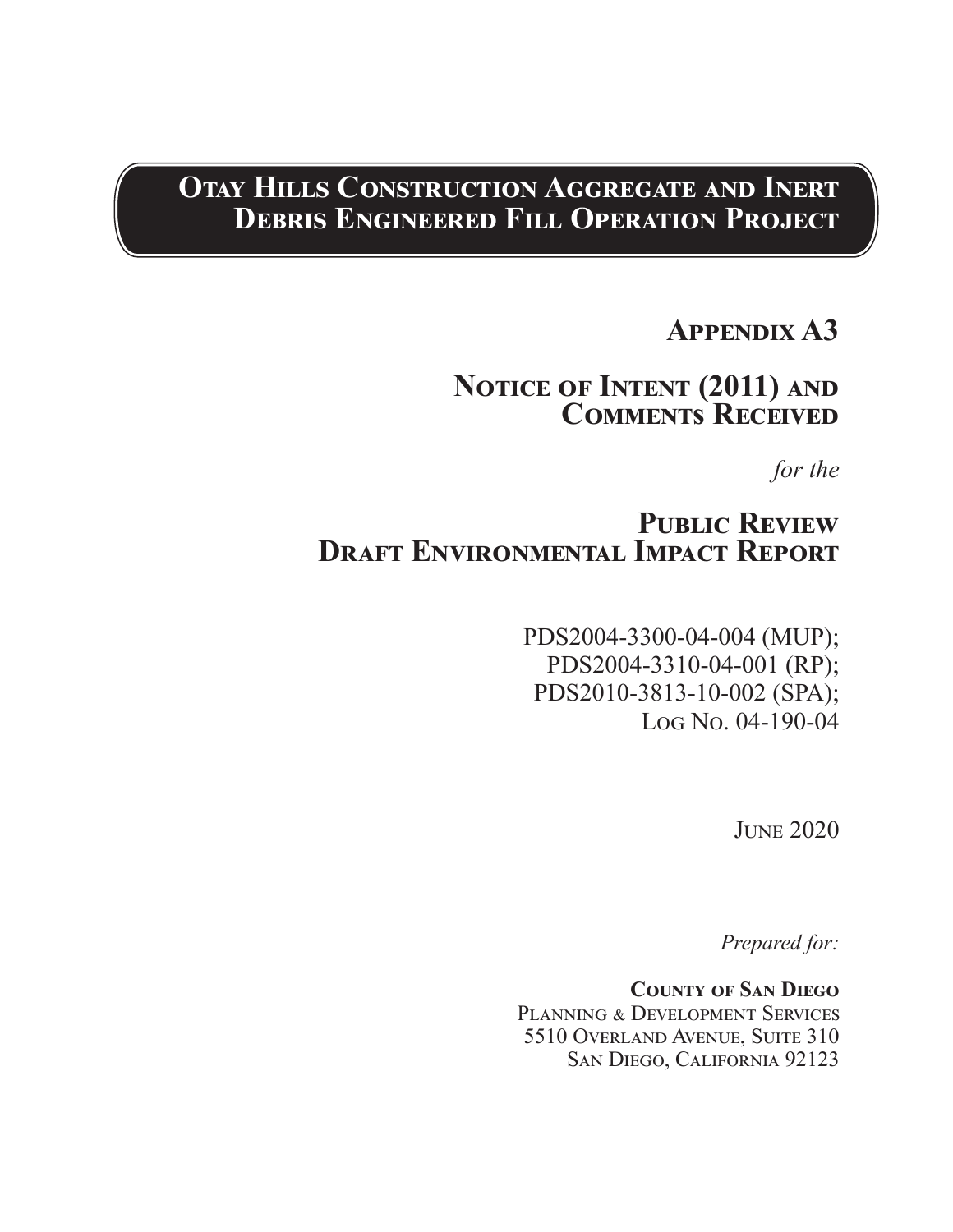| <b>Citation</b><br><b>30 CFR 250</b><br>subpart H<br>and $NTL(s)$ | <b>Reporting and Recordkeeping</b><br>Requirement*                                                                                | Hour<br><b>Burden</b>        | Average No.<br>of Annual<br><b>Responses</b> | Annual<br><b>Burden</b><br><b>Hours</b><br>(rounded) |
|-------------------------------------------------------------------|-----------------------------------------------------------------------------------------------------------------------------------|------------------------------|----------------------------------------------|------------------------------------------------------|
|                                                                   |                                                                                                                                   | <b>Non-Hour Cost Burdens</b> |                                              |                                                      |
| (b)(2)(i)                                                         |                                                                                                                                   |                              |                                              |                                                      |
| 803(b)(4)(iii)                                                    | Maintain schematic of the emergency<br>shutdown (ESD) which indicates the control<br>functions of all safety devices.             | 18                           | 650<br>schematics                            | 11,700                                               |
| 803(b)(11)                                                        | Maintain records of wells that have erosion-<br>control programs and results for 2 years; make<br>available to BSEE upon request. | 21                           | 645 records                                  | 13,545                                               |
| <b>Subtotal</b>                                                   |                                                                                                                                   |                              | 2,611<br>responses                           | 79,859<br>hours                                      |
| <b>Total Burden Hours</b>                                         |                                                                                                                                   |                              | 3,870<br><b>Responses</b>                    | 92,341<br><b>Hours</b>                               |
|                                                                   |                                                                                                                                   |                              | \$323,481 Non-Hour Cost<br><b>Burdens</b>    |                                                      |

\* In the future, BSEE may require electronic filing of certain submissions. \*\* Existing requirement previously overlooked.

### **BILLING CODE 4310–VH–C**

*Estimated Reporting and Recordkeeping Non-Hour Cost Burden:*  We have identified ten non-hour cost burdens for this collection, all of which are cost recovery fees required under § 250.802(e). However, the actual fee amounts are specified in 30 CFR 250.125, which provides a consolidated table of all of the fees required under the 30 CFR 250 regulations. The total nonhour cost burdens (cost recovery fees) in this IC request are \$323,481 and are as follows:

• Submit application for a production safety system with > 125 components— \$5,426 per submission; \$14,280 per offshore visit; and \$7,426 per shipyard visit.

• Submit application for a production safety system with 25–125 components—\$1,314 per submission; \$8,967 per offshore visit; and \$5,141 per shipyard visit.

• Submit application for a production safety system with < 25 components— \$652 per submission.

• Submit modification to application for production safety system with > 125 components—\$605 per submission.

• Submit modification to application for production safety system with 25– 125 components—\$217 per submission.

• Submit modification to application for production safety system with <25 components—\$92 per submission.

We have not identified any other nonhour cost burdens associated with this collection of information.

*Public Disclosure Statement:* The PRA (44 U.S.C. 3501, *et seq.*) provides that an agency may not conduct or sponsor a collection of information unless it

displays a currently valid OMB control number. Until OMB approves a collection of information, you are not obligated to respond.

*Comments:* Before submitting an ICR to OMB, PRA section  $3506(c)(2)(A)$ requires each agency ''. . . to provide notice . . . and otherwise consult with members of the public and affected agencies concerning each proposed collection of information . . .''. Agencies must specifically solicit comments to: (a) Evaluate whether the collection is necessary or useful; (b) evaluate the accuracy of the burden of the proposed collection of information; (c) enhance the quality, usefulness, and clarity of the information to be collected; and (d) minimize the burden on the respondents, including the use of technology.

Agencies must also estimate the nonhour paperwork cost burdens to respondents or recordkeepers resulting from the collection of information. Therefore, if you have other than hour burden costs to generate, maintain, and disclose this information, you should comment and provide your total capital and startup cost components or annual operation, maintenance, and purchase of service components. For further information on this burden, refer to 5 CFR 1320.3(b)(1) and (2), or contact the Bureau representative listed previously in this notice.

We will summarize written responses to this notice and address them in our submission for OMB approval. As a result of your comments, we will make any necessary adjustments to the burden in our submission to OMB.

*Public Comment Procedures:* Before including your address, phone number, email address, or other personal identifying information in your comment, you should be aware that your entire comment–including your personal identifying information–may be made publicly available at any time. While you can ask us in your comment to withhold your personal identifying information from public review, we cannot guarantee that we will be able to do so.

*BSEE Information Collection Clearance Officer:* Cheryl Blundon (703) 787–1607.

Dated: August 7, 2014.

#### **Robert W. Middleton,**

*Deputy Chief, Office of Offshore Regulatory Programs.* 

[FR Doc. 2014–19537 Filed 8–15–14; 8:45 am] **BILLING CODE 4310–VH–P** 

#### **DEPARTMENT OF THE INTERIOR**

#### **Fish and Wildlife Service**

**[FWS–R8–ES–2014–N113: FXES1120800000–134–FF08ECAR00]** 

**Environmental Impact Statement; Major Amendment to the Multiple Species Conservation Program County of San Diego Subarea Plan for the Otay Hills Aggregate Quarry and Inert Debris Landfill, San Diego County, California** 

**AGENCY:** Fish and Wildlife Service, **Interior**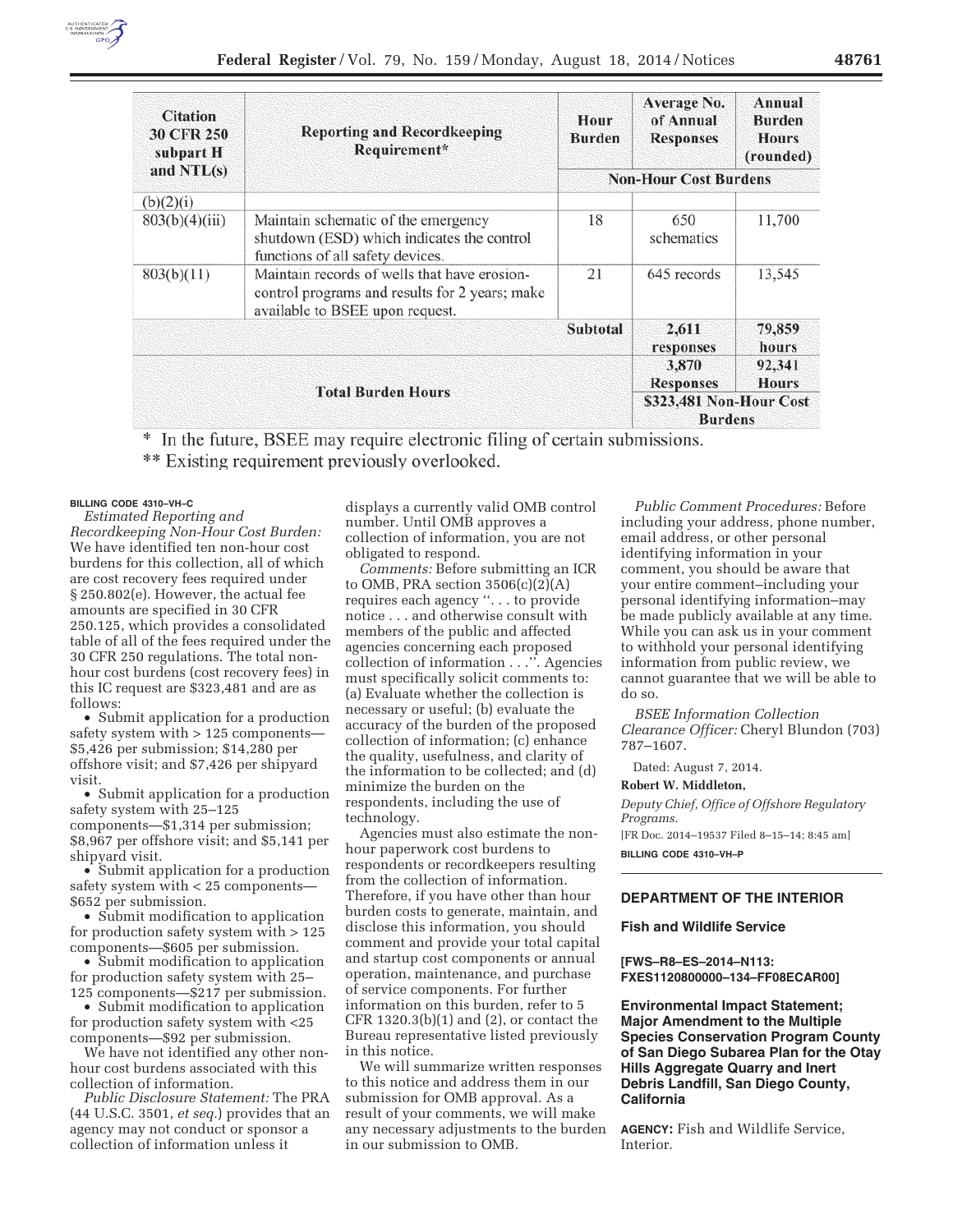**ACTION:** Notice of intent and request for comments.

**SUMMARY:** We, the Fish and Wildlife Service (Service), intend to prepare an environmental impact statement (EIS) under the National Environmental Policy Act regarding an application to amend the Endangered Species Act permit issued for the Multiple Species Conservation Program County of San Diego Subarea Plan (Subarea Plan). The EIS will evaluate the impacts of several alternatives related to the proposed issuance of an amended incidental take permit to the County of San Diego (applicant) for the quarry and landfill project in San Diego County, California. We request data, comments, new information, or suggestions from the public, other concerned governmental agencies, the scientific community, Tribes, industry, or any other interested party.

**DATES:** To ensure consideration, please send your written comments by September 17, 2014.

**ADDRESSES:** To request further information or submit written comments, please use one of the following methods and note that your information request or comment is in reference to the ''Major Amendment to the MSCP Subarea Plan'':

• *Email: Karen*\_*Goebel@fws.gov.*  Include ''Major Amendment to the MSCP Subarea Plan'' in the subject line of the message.

• *U.S. Mail:* Field Supervisor, Fish and Wildlife Service, Carlsbad Fish and Wildlife Office, 2177 Salk Ave, Suite 250, Carlsbad, California 92008.

• *In-Person Drop-off, Viewing, or Pickup:* Call 760–431–9440 to make an appointment during regular business hours to drop off comments or view received comments at this location.

• *Fax:* Field Supervisor, 760–431– 9624; Attn.: ''Major Amendment to the MSCP Subarea Plan.''

**FOR FURTHER INFORMATION CONTACT:** Ms. Karen Goebel, Assistant Field Supervisor, Carlsbad Fish and Wildlife Office (see **ADDRESSES**); telephone: 760– 431–9440. If you use a telecommunications device for the deaf, please call the Federal Information Relay Service at 800–877–8339.

**SUPPLEMENTARY INFORMATION:** We intend to prepare an environmental impact statement (EIS) to evaluate the impacts of several alternatives related to the potential issuance of an amended incidental take permit (ITP) for the Multiple Species Conservation Program County of San Diego Subarea Plan (Subarea Plan) for the purpose of covering activities associated with the

Otay Hills Aggregate Quarry and Inert Debris Landfill, located in San Diego County, California. The EIS will be a joint document with an environmental impact report (EIR) prepared by the County of San Diego under the California Environmental Quality Act.

The Subarea Plan is a multiple species habitat conservation plan for which the applicant holds an ITP (PRT– 840414) for 85 covered species in San Diego County, California. The proposed quarry and landfill project is located on lands designated by the Subarea Plan as a ''major amendment area,'' where the incidental take authorization does not apply. The applicant proposes to amend the Subarea Plan and the ITP issued under section 10(a)(1)(B) of the Endangered Species Act (16 U.S.C. 1531 *et seq.;* ESA). The proposed amendment will include measures necessary to minimize and mitigate the impacts, to the maximum extent practicable, of proposed taking of covered species resulting from construction and operation of the quarry and subsequent landfill operations within the ''major amendment area.''

Along with the proposed Subarea Plan and ITP amendment, the applicant proposes to process an application for a Specific Plan Amendment, Major Use Permit, and Reclamation Plan for the Otay Hills Aggregate Mining and Inert Debris Landfill project, which is located within 10 parcels (APNs 648–050–12, 13, 14, and 17; 648–080–13, 14, and 25; 648–040–39 and 40; and 648–090–04) that total approximately 432 acres. Primary access to the site would be from the east end of Calzada De La Fuente Road, which connects to Alta Road 0.5 miles north of Otay Mesa Road.

If the amendment is approved, the applicant's permit would include as a covered activity within the major amendment area the aggregate mining and subsequent landfill of approximately 110 acres and associated conservation of 322 acres. Several species covered by the exiting Subarea Plan have been observed on or near the project site. The ITP would be amended to cover, within the major amendment area, eleven animal species (1 federally listed and 10 unlisted species) that could be taken, and 9 plant species (1 listed and 8 unlisted plant species) that could be adversely impacted by the aggregate mine and landfill. These 20 species are covered by the existing Subarea Plan. The ITP would also be amended to authorize the take of the federally listed endangered quino checkerspot butterfly (*Euphydryas editha quino*), which occurs on the project site and is not a covered species under the existing Subarea Plan. We

will also evaluate potential impacts to the golden eagle under the Bald and Golden Eagle Protection Act (16 U.S.C. 668–668c; Eagle Act). The golden eagle is a covered species under the existing Subarea Plan.

#### **Background**

Section 9 of the ESA prohibits taking of fish and wildlife species listed as endangered or threatened under section 4 of the ESA. Under the ESA, the term ''take'' means to harass, harm, pursue, hunt, shoot, wound, kill, trap, capture, or collect, or to attempt to engage in any such conduct. The term "harm" is defined in the regulations as significant habitat modification or degradation that results in death or injury to listed species by significantly impairing essential behavioral patterns, including breeding, feeding, or sheltering (50 CFR 17.3). The term ''harass'' is defined in the regulations as to carry out actions that create the likelihood of injury to listed species to such an extent as to significantly disrupt normal behavioral patterns, which include, but are not limited to, breeding, feeding, or sheltering (50 CFR 17.3).

However, under specified circumstances, the Service may issue permits that allow the take of federally listed fish and wildlife species, provided that the take that occurs is incidental to, but not the purpose of, an otherwise lawful activity. Regulations governing permits for endangered and threatened fish and wildlife species are at 50 CFR 17.22 and 17.32, respectively. The ESA's take prohibitions do not apply to federally listed plants. Plant species would be included in the amended permit in recognition of the conservation measures provided to plants under the amended HCP and would receive assurances under the Service's ''No Surprises'' rule.

Section 10(a)(1)(B) of the ESA authorizes the issuance of incidental take permits to non-Federal entities for the take of endangered and threatened species, provided the following criteria are met:

(1) The taking will be incidental; (2) The applicant will, to the maximum extent practicable, minimize and mitigate the impact of such taking;

(3) The applicant will develop a proposed HCP and ensure that adequate funding for the plan will be provided;

(4) The taking will not appreciably reduce the likelihood of the survival and recovery of the species in the wild; and

(5) The applicant will carry out any other measures that the Service may require as being necessary or appropriate for the purposes of the HCP.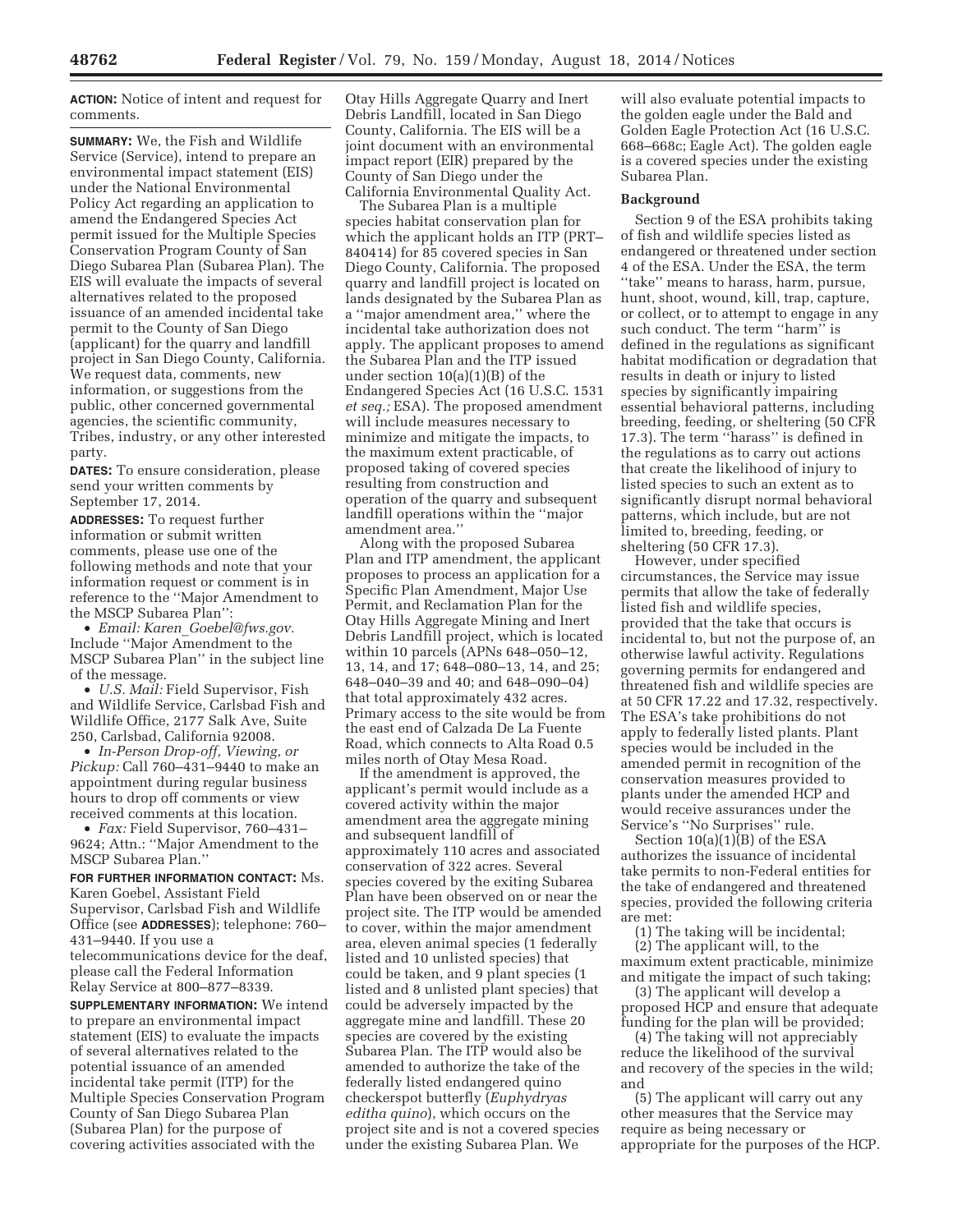These same findings must be met for an amendment to the applicant's existing ITP. The applicant's ITP is valid until March 16, 2048.

Golden eagles and bald eagles (*Haliaeetus leucocephalus*) are protected under the Bald and Golden Eagle Protection Act (16 U.S.C. 668– 668c; Eagle Act), which prohibits the take of any eagles or any part, nest, or egg thereof. Take is defined as to ''pursue, shoot, shoot at, poison, wound, kill, capture, trap, collect, destroy, molest, or disturb.'' Disturb is defined by the Service as ''to agitate or bother a bald or golden eagle to a degree that causes, or is likely to cause, based on the best scientific information available, (1) injury to an eagle, (2) a decrease in its productivity, by substantially interfering with normal breeding, feeding, or sheltering behavior, or (3) nest abandonment, by substantially interfering with normal breeding, feeding, or sheltering behavior.''

An ESA section  $10(a)(1)(B)$  may include bald and golden eagles as covered species. Pursuant to 50 CFR 22.11, an ESA section  $10(a)(1)(B)$  permit constitutes a valid permit under the Bald and Golden Eagle Protection Act to take bald or golden eagles so long as such take is ''compatible with the preservation of the bald or the golden eagle,'' the standard that applies to Eagle Act permits. The golden eagle is a covered species under the existing Subarea Plan, and the applicant proposes to include the golden eagle as a covered species in the amended Subarea Plan and ITP. We will evaluate potential impacts to the golden eagle from the proposed covered activities and determine whether to include the golden eagle as a covered species in an amended ITP under applicable ESA and Eagle Act standards.

#### **Environmental Impact Statement**

The EIS/EIR will consider the proposed action (i.e., the issuance of an amended Section 10(a)(1)(B) permit under the ESA) and a reasonable range of alternatives. A detailed description of the proposed action and alternatives will be included in the EIS/EIR. It is anticipated that several alternatives will be developed, which may vary by the level of conservation, impacts caused by the proposed action, or a combination of these factors. The proposed action and alternatives will be evaluated against the No-Action alternative, which assumes that no permit amendment will be issued. The No-Action alternative represents estimated future conditions to which the proposed action's estimated future conditions can be compared.

#### *Proposed Alternative*

The proposed action is the issuance of an amendment to the Subarea Plan ITP (PRT–840414) to extend incidental take authorization for the Otay Hills aggregate quarry and inert debris landfill project. The proposed action will:

(1) Reclassify 79.4 acres of the MSCP Subarea Plan from ''major amendment area'' to ''take authorized area'' to allow for future development;

(2) Reclassify 15.8 acres of the MSCP Subarea Plan from ''minor amendment area subject to special considerations'' into ''hardline preserve'';

(3) Reclassify 306 acres of the MSCP Subarea Plan from ''major amendment area'' into ''hardline preserve'';

(4) Reclassify 3.4 acres of the MSCP Subarea Plan in the ''minor amendment area'' and 26.3 acres in the ''minor amendment subject to special considerations area'' to ''take authorized area''; and

(5) Provide take authorization for the quino checkerspot butterfly.

In combination, these actions would result in permanent conservation of 321.8 acres of high-quality habitat (connected to other conserved, highvalue habitat areas) that support listed and/or sensitive plant and animal species, which would contribute to the overall conservation goals of the region.

We anticipate that the following federally listed species will be included as covered species in the applicants' proposed amendment: (1) the endangered quino checkerspot butterfly (*Euphydryas editha quino*), (2) the threatened coastal California gnatcatcher (*Polioptila californica californica*), and (3) the threatened Otay tarplant (*Deinandra conjugens*).

The 18 unlisted species proposed to be included in the amendment are the Otay manzanita (*Arctostaphylos otayensis*), San Diego goldenstar (*Bloomeria* [*Muilla*] *clevelandii*), Dunn's mariposa lily (*Calochortus dunnii*), Orcutt's birds' beak (*Cordylanthus orcuttianus*), Tecate cypress (*Cupressus forbesii*), variegated dudleya (*Dudleya variegata*), San Diego barrel cactus (*Ferocactus viridescens*), Gander's pitcher sage (*Lepechinia ganderi*), Thorne's hairstreak (*Callophrys*  [*Mitoura*] *gryneus thornei*), Belding's orange-throated whiptail (*Aspidoscelis hyperythra beldingi*), San Diego horned lizard (*Phrynosoma coronatum blainvillii*), Cooper's hawk (*Accipiter cooperii*), rufous-crowned sparrow (*Aimophila ruficeps canescens*), golden eagle (*Aquila chrysaetos*), burrowing owl (*Athene cunicularia*), northern harrier (*Circus cyaneus*), mountain lion

#### (*Puma concolor*), and mule deer (*Odocoileus hemionus fuliginata*).

The applicant would seek to amend the incidental take authorization to include those wildlife species that are likely to be taken or, in the case of plant species, otherwise impacted, as a result of the covered activities within the 432 acre Otay Hills aggregate quarry and inert debris landfill project area. Other Subarea Plan-covered species and other candidate and federally listed species that are not likely to be taken by the covered activities, and would not be covered by the proposed amended ITP, may also be addressed in the EIS/EIR.

#### *No-Action Alternative*

Under the No-Action Alternative, we would not issue a permit, and no construction aggregate extraction operation would occur on the project site. The project site would remain as it is today, consisting of undeveloped land crossed by a series of dirt roads used primarily by the U.S. Border Patrol for domestic security purposes. Management of conserved lands through the major amendment would not occur. No changes in the existing environment would be expected.

#### **Environmental Review and Next Steps**

We will conduct an environmental review to analyze the impacts of the proposed action and a range of other reasonable alternatives. We will prepare a draft EIS, as part of the joint EIS/EIR, that will analyze the effects of each of the alternatives on the covered species and their habitats and on other resources, such as vegetation, wetlands, wildlife, geology and soils, air quality, water resources, water quality, cultural resources, land use, recreation, water use, local economy, and environmental justice.

We will publish a notice of availability and a request for comment on the draft EIS/EIR and the applicant's permit application, which will include the proposed amendment to the Subarea Plan. The draft EIS/EIR and proposed amendment are expected to be completed and available to the public for review and comment in the winter of 2015.

#### **Public Comments**

We request data, comments, new information, or suggestions from the public, other concerned governmental agencies, the scientific community, Tribes, industry, or any other interested party on this notice. We will consider these comments in developing a draft EIS and in the development of the amendment to the County of San Diego's ITP for its Subarea Plan. We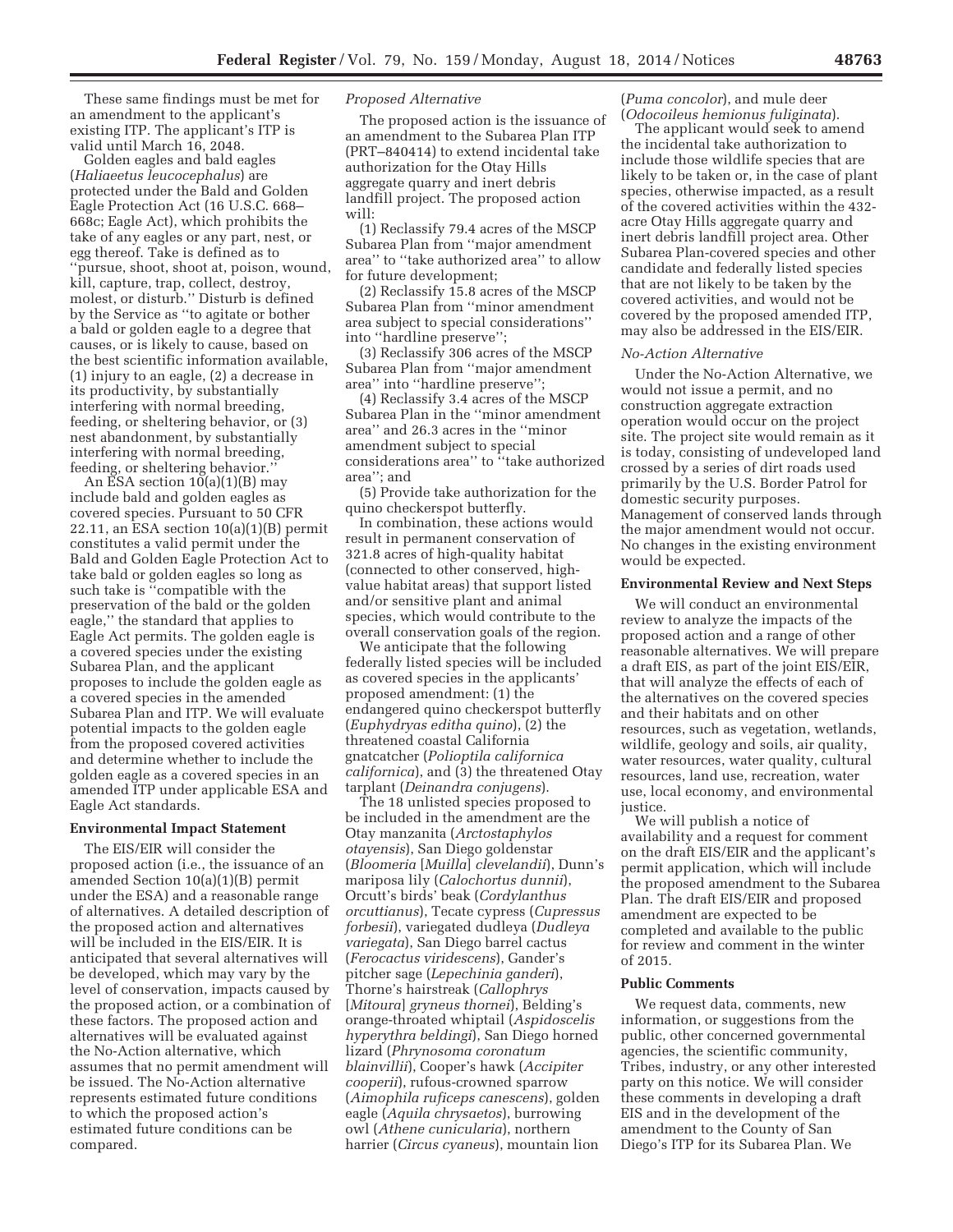particularly seek comments on the following:

(1) Biological information and data concerning the species proposed for coverage under the amendment to the HCP;

(2) Additional information concerning the range, distribution, population size, and population trends of the species;

(3) Proposed covered activities in the amendment area and their possible impacts on the species;

(4) The presence of archeological sites, buildings and structures, historic events, sacred and traditional areas, and other historic preservation concerns that are required to be considered in project planning by the National Historic Preservation Act (Pub. L. 102–575); and

(5) Identification of any other environmental issues that should be considered with regards to the proposed development and permit action.

You may submit your comments and materials by one of the methods listed in the **ADDRESSES** section.

Comments and materials we receive, as well as supporting documentation we use in preparing the EIS document, will be available for public inspection by appointment, during normal business hours, at our office (see **FOR FURTHER INFORMATION CONTACT**).

## **Public Availability of Comments**

Written comments we receive become part of the public record associated with this action. Before including your address, phone number, email address, or other personal identifying information in your comments, you should be aware that your entire comment—including your personal identifying information—may be made publicly available at any time. While you can ask us in your comment to withhold your personal identifying information from public review, we cannot guarantee that we will be able to do so.

#### **Authority**

We publish this notice under the National Environmental Policy Act of 1969, as amended (42 U.S.C. 4321 *et seq.;* NEPA), and its implementing regulations in the Code of Federal Regulations (CFR) at 40 CFR 1501.7, 40 CFR 1506.6, and 1508.22, as well as in compliance with section 10 of the ESA (16 U.S.C. 1531 *et seq.*)

Dated: August 12, 2014.

## **Alexandra Pitts,**

*Deputy Regional Director, Pacific Southwest Region, Sacramento, California.* 

[FR Doc. 2014–19492 Filed 8–15–14; 8:45 am] **BILLING CODE 4310–55–P** 

## **DEPARTMENT OF THE INTERIOR**

### **Bureau of Land Management**

**[LLMTC 00900.L16100000.DP0000]** 

### **Notice of Public Meeting, Eastern Montana Resource Advisory Council Meeting**

**AGENCY:** Bureau of Land Management, Interior.

**ACTION:** Notice of Public Meeting.

**SUMMARY:** In accordance with the Federal Land Policy and Management Act (FLPMA) and the Federal Advisory Committee Act of 1972 (FACA), the U.S. Department of the Interior, Bureau of Land Management (BLM) Eastern Montana Resource Advisory Council (RAC) will meet as indicated below. **DATES:** The next regular meeting of the Eastern Montana RAC will be held on September 16, 2014 in Miles City, Montana. The meeting will start at 8:00 a.m. and adjourn at approximately 4:30 p.m.

**ADDRESSES:** BLM Miles City Field Office, 111 Garryowen Road, Miles City, MT.

**FOR FURTHER INFORMATION CONTACT:**  Mark Jacobsen, Public Affairs Specialist, BLM Eastern Montana/Dakotas District, 111 Garryowen Road, Miles City, Montana, 59301; (406) 233–2831; *mjacobse@blm.gov.* Persons who use a telecommunications device for the deaf (TDD) may call the Federal Information Relay Service (FIRS) at 1–800–677–8339 to contact the above individual during normal business hours. The FIRS is available 24 hours a day, 7 days a week to leave a message or a question with the above individual. You will receive a reply during normal business hours. **SUPPLEMENTARY INFORMATION:** The 15 member council advises the Secretary of the Interior through the BLM on a variety of planning and management issues associated with public land management in Montana. At this meeting, the agenda will include: An Eastern Montana/Dakotas District report, Miles City and Billings Field Office manager reports, a report on the Montana/Dakotas State Office RAC chair meeting, a report by the Pumpkin Creek Area subcommittee, individual RAC member reports and other issues that the council may raise. All meetings are open to the public and the public may present written comments to the council. Each formal RAC meeting will also have time allocated for hearing public comments. Depending on the number of persons wishing to comment and time available, the time for individual oral comments may be

limited. Individuals who plan to attend and need special assistance, such as sign language interpretation, tour transportation or other reasonable accommodations should contact the BLM as provided above.

Dated: August 6, 2014.

#### **Diane M. Friez,**

*District Manager, Eastern Montana/Dakotas.*  [FR Doc. 2014–19507 Filed 8–15–14; 8:45 am] **BILLING CODE 4310–DN–P** 

## **DEPARTMENT OF THE INTERIOR**

#### **Bureau of Land Management**

**[LLMTC 00900.L16100000.DP0000]** 

### **Notice of Public Meeting, Dakotas Resource Advisory Council Meeting**

**AGENCY:** Bureau of Land Management, Interior.

**ACTION:** Notice of Public Meeting.

**SUMMARY:** In accordance with the Federal Land Policy and Management Act (FLPMA) and the Federal Advisory Committee Act of 1972 (FACA), the U.S. Department of the Interior, Bureau of Land Management (BLM) Dakotas Resource Advisory Council (RAC) will meet as indicated below.

**DATES:** The next regular meeting of the Dakotas RAC will be held on September 23, 2014 in Sturgis, South Dakota. The meeting will start at 9:00 a.m. and adjourn at approximately 4:30 p.m. **ADDRESSES:** Meade County Offices, 1300 Sherman Street, Sturgis, South Dakota.

**FOR FURTHER INFORMATION CONTACT:** 

Mark Jacobsen, Public Affairs Specialist, BLM Eastern Montana/Dakotas District, 111 Garryowen Road, Miles City, Montana, 59301; (406) 233–2831; *mjacobse@blm.gov.* Persons who use a telecommunications device for the deaf (TDD) may call the Federal Information Relay Service (FIRS) at 1–800–677–8339 to contact the above individual during normal business hours. The FIRS is available 24 hours a day, 7 days a week to leave a message or question with the above individual. You will receive a reply during normal business hours.

**SUPPLEMENTARY INFORMATION:** The 15 member council advises the Secretary of the Interior through the BLM on a variety of planning and management issues associated with public land management in North and South Dakota. At this meeting, topics will include: An Eastern Montana/Dakotas District report, North Dakota and South Dakota Field Office manager reports, Montana/Dakotas State Office RAC chair meeting report, Ft. Meade Recreation Area trails projects discussion, Sturgis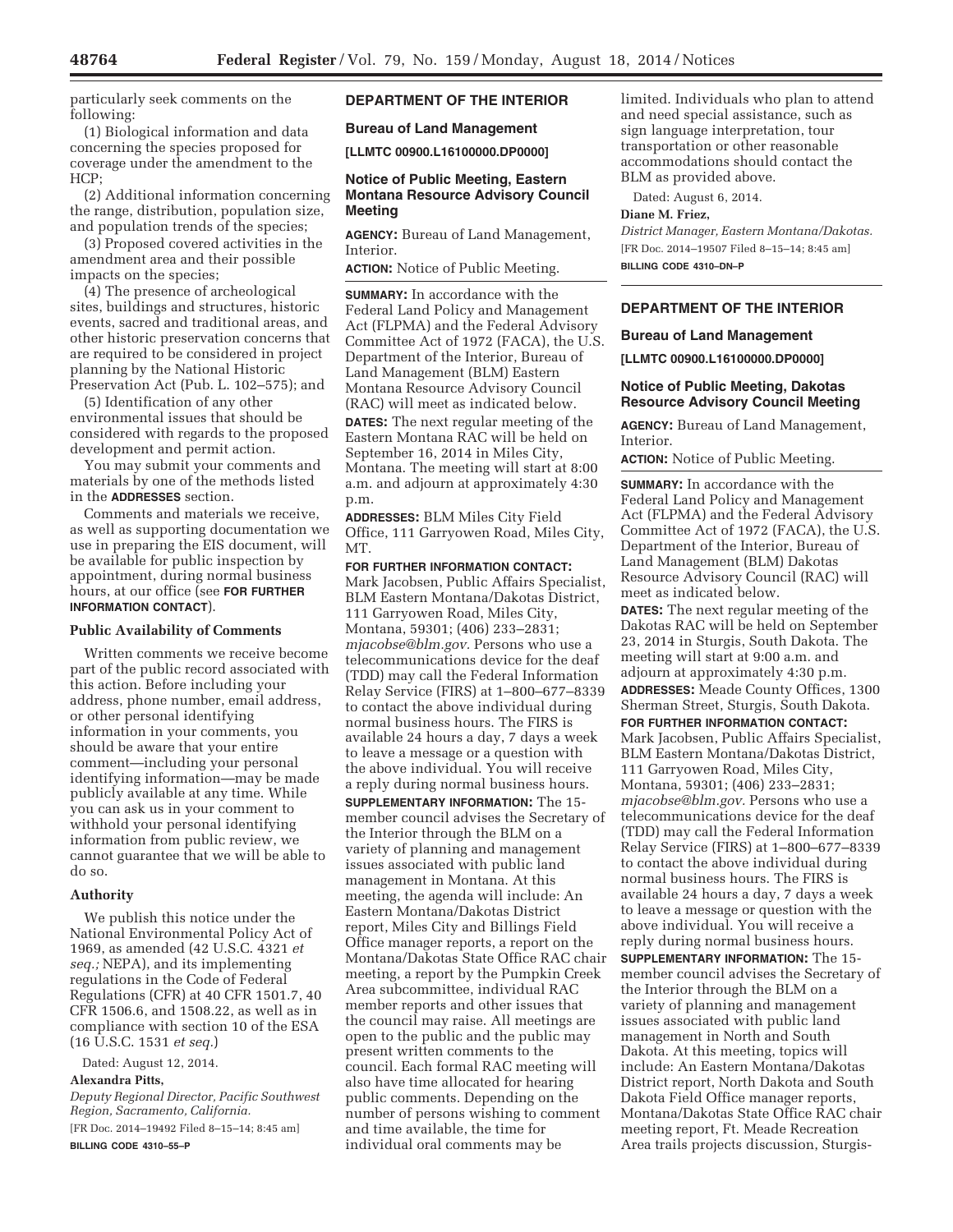DEPARTMENT OF THE INTERIOR Mail - Fwd: "Major Amendment to the MSCP Subarea Plan"



Stadtlander, Doreen <doreen stadtlander@fws.gov>

## Fwd: "Major Amendment to the MSCP Subarea Plan"

1 message

Goebel, Karen <karen goebel@fws.gov> Thu, Aug 21, 2014 at 2:31 PM To: Doreen Stadtlander < doreen stadtlander@fws.gov>, Susan Wynn < susan wynn@fws.gov>

**Karen Goebel Assistant Field Supervisor** Carlsbad Fish and Wildlife Office 2177 Salk Avenue, Suite 250 Carlsbad, California 92008 760/431-9440, ext. 296 760/431-9624 Fax

- Forwarded message · From: THERESA ACERRO <thacerro@yahoo.com> Date: Thu, Aug 21, 2014 at 11:34 AM Subject: "Major Amendment to the MSCP Subarea Plan" To: "Karen Goebel@fws.gov" <Karen Goebel@fws.gov>

Please put me on list to receive information about this project that would destroy burring owl nests and habitat for an endangered butterfly among other things.

I would hope that minimally the service would require relocation of every single member of every type of plant and wildlife this project would eliminate from this area.

**Theresa**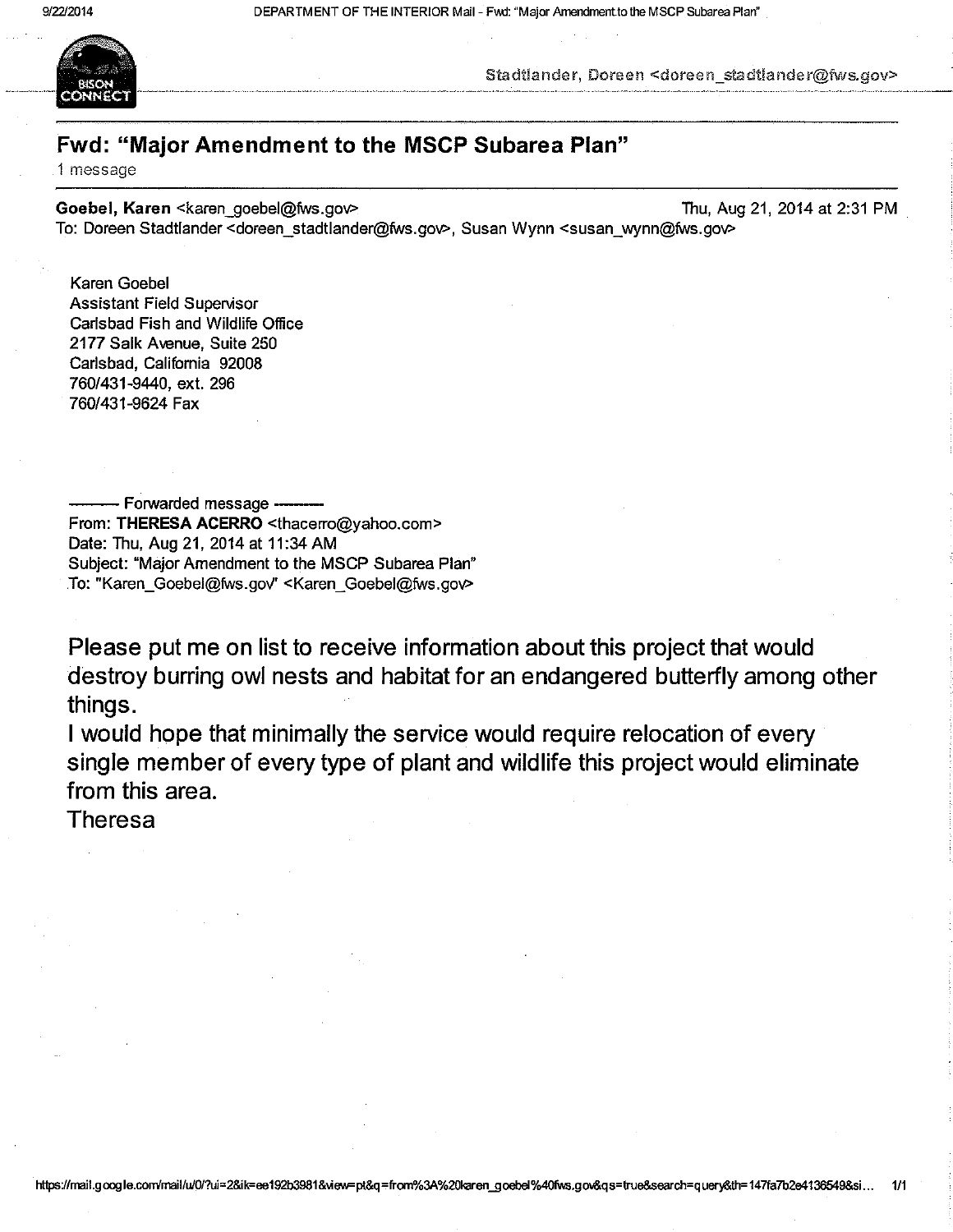DEDICATED TO ECOSYSTEM PROTECTION AND SUSTAINABLE LAND USE



September 13, 2014

*VIA ELECTRONIC MAIL*

Karen Goebel Carlsbad Fish and Wildlife Office 2177 Salk Ave, Suite 250 Carlsbad, CA 92008 Karen\_Goebel@fws.gov

## **RE: Major Amendment to the MSCP Subarea Plan [FWS–R8–ES–2014–N113: FXES1120800000–134–FF08ECAR00] Environmental Impact Statement; Major Amendment to the Multiple Species Conservation Program County of San Diego Subarea Plan for the Otay Hills Aggregate Quarry and Inert Debris Landfill, San Diego County, California**

Dear Ms. Goebel:

The Endangered Habitats League (EHL) appreciates the opportunity to comment on the Notice of Intent to prepare an EIS for this project. As the County of San Diego will also prepare an EIR and will be asked to consider a Specific Plan Amendment, Major Use Permit, and Reclamation Plan, these comments are also furnished to that agency. For your reference, EHL is Southern California's only regional conservation group, and served on the original Advisory Committee for the MSCP beginning in 1993.

This 110-acre landfill seeks a major amendment to the MSCP Subarea Plan and incidental take permits for 20 species covered by that plan as well as for the quino checkerspot butterfly. 322 acres of conservation is proposed. EHL has several concerns, as not only would there be direct physical loss of resources but also major, ongoing indirect impacts from mining and landfill operations. Noise, trucks, blasting, fumes, and dust may well render adjacent lands unsuitable for species. All these factors must be fully accounted for and analyzed in the EIS and EIR.

The ongoing indirect impacts are particularly relevant to the golden eagle, an MSCP covered species that nests nearby in O'Neill Canyon. The golden eagle is notoriously intolerant of human disturbance, such as this project would create.

The quino checkspot butterfly has core habitat in the project area, and any loss of suitable habitat, and any required mitigation, should be consistent with the regional permit that is anticipated to arise from a "quino amendment" to the MSCP. This project must not set an adverse precedent for this highly endangered animal.